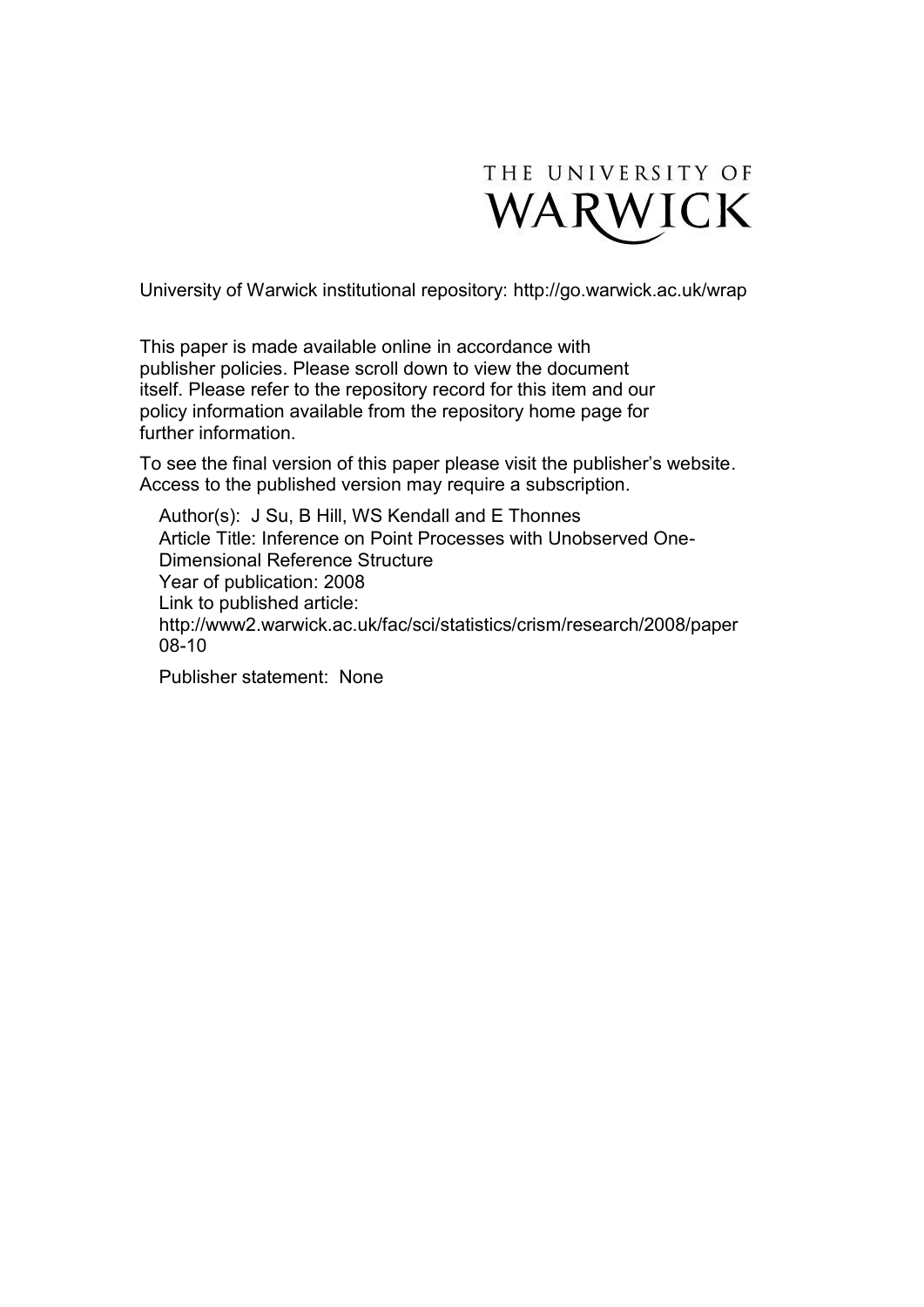# Inference for point processes with unobserved one-dimensional reference structure

J. Su, B. Hill, W.S. Kendall and E. Thönnes

June 18, 2008

#### Abstract

We present a novel approach to examining local anisotropy in planar point processes. Our method is based on a kernel Principal Component Analysis and produces a tensor field that describes local orientation. The approach is illustrated on an example examining pore patterns in ink fingerprints.

Keywords: Fingerprint, pore pattern, point process, directional analysis, local anisotropy, kernel PCA, tensor field, Rice formula

# 1 Introduction

In this paper we consider planar point processes that are observed on a (random) reference set. We develop an approach that infers the local orientation of the reference set which can then be used to explore some of its geometrical and topological characteristics. As an example, we consider sweat pore features in fingerprints. Sweat pores lie on the ridges of the palmar skin of humans. Solely based on the location of sweat pores we infer the local orientation of the ridge structure. This information produces an orientation field that enables tasks such as fingerprint classification, registration of fingerprint images using warping and classification of pores according to ridge association.

Fingerprints have been used as a tool for identification since the early twentieth century [2]. They are produced by friction ridge skin whose general topology can be classified into a small number of standard patterns. Figure  $1(a)$  shows an example ink fingerprint, whose general pattern is called a loop. The ridge flow exhibits isolated singularities such as ridge endings and bifurcations. These are called minutiae or level two features and are commonly used for identification and verification. However, with the improvement of imaging technology, and availability of storage, the interest is moving towards using finer detail features. So called level three features include ridge shape, sweat pore shape and sweat pore location. In [8] first steps towards quantifying evidence of sweat pore locations are discussed. Sweat pores are more densely distributed on fingerprints than minutiae and so pore patterns seem a viable alternative for identification.

While spatial models have been proposed for minutiae pattern [2], but very little attempts have been made to investigate the relation between pores and the underlying ridge structure. In this paper we begin to address this question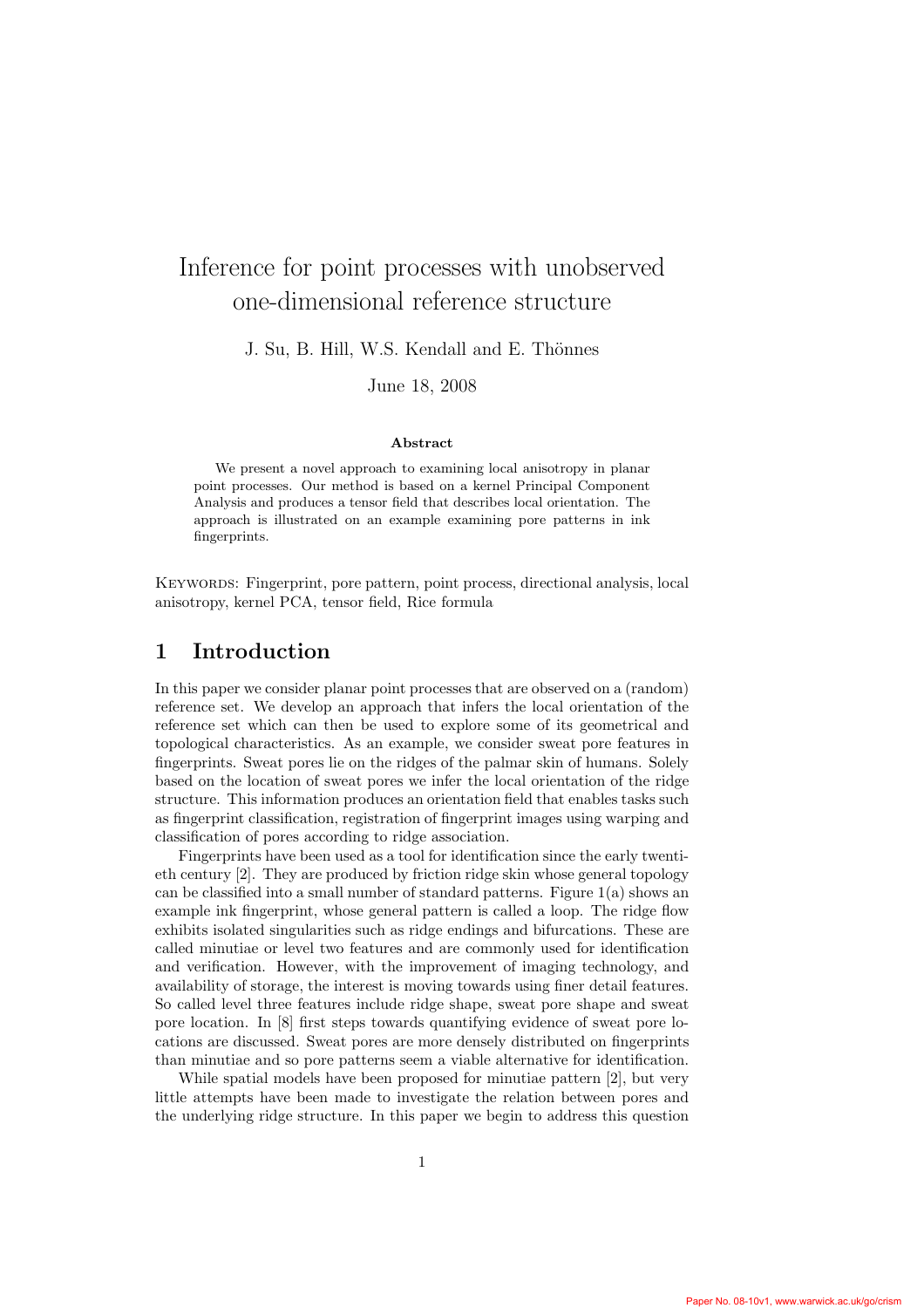by considering a fundamental issue: how much information does a (noisy) pore pattern reveal about the underlying ridge structure?

#### 2 Data

To illustrate our method we use an ink fingerprint from the NIST 30 special database [18]. We examine a central  $256 \times 256$  pixel section from fingerprint 'a002 05', see Figure 1(a), which was scanned at a resolution of 500 dpi. To extract the pore pattern from the fingerprint image we use the following algorithm, a simpler version of the algorithm in [6]. For an alternative algorithm see [8]. As a first step the image is normalized to have zero mean and unit variance. The aim of this normalization is to reduce the variations in grey level values along the ridges and furrows. All subsequent procedures take place on the normalized image. In order to enhance the pores in the image we use a 2D Mexican hat wavelet transform which is a bandpass filter that captures the high negative frequency response at the location of pores. The 2D Mexican hat wavelet with scale s is given by

$$
\phi(x,y) = \left( \left( \frac{x}{s} \right)^2 + \left( \frac{y}{s} \right)^2 - 2 \right) \exp\left( -\frac{1}{2} \left( \frac{x}{s} \right)^2 + \left( \frac{y}{s} \right)^2 \right)
$$

and is convolved with the image. The filter response then is normalized using a min-max normalization. To extract the pores we identify the regional minima in the filtered image using the H-transform with a depth threshold of  $t_1$ . Any regional minima whose area is greater than  $t_2$  is removed. We then determine the pore locations as the centroids of the regional minima. For the print in Figure 1(a) we used parameters  $s = 0.7, t_1 = 0.15$  and  $t_2 = 15$ . Figure 1(b) shows the extracted pore locations on the right.



(a) Original fingerprint section. (b) Extracted pore locations.

Figure 1: Fingerprint a002 05.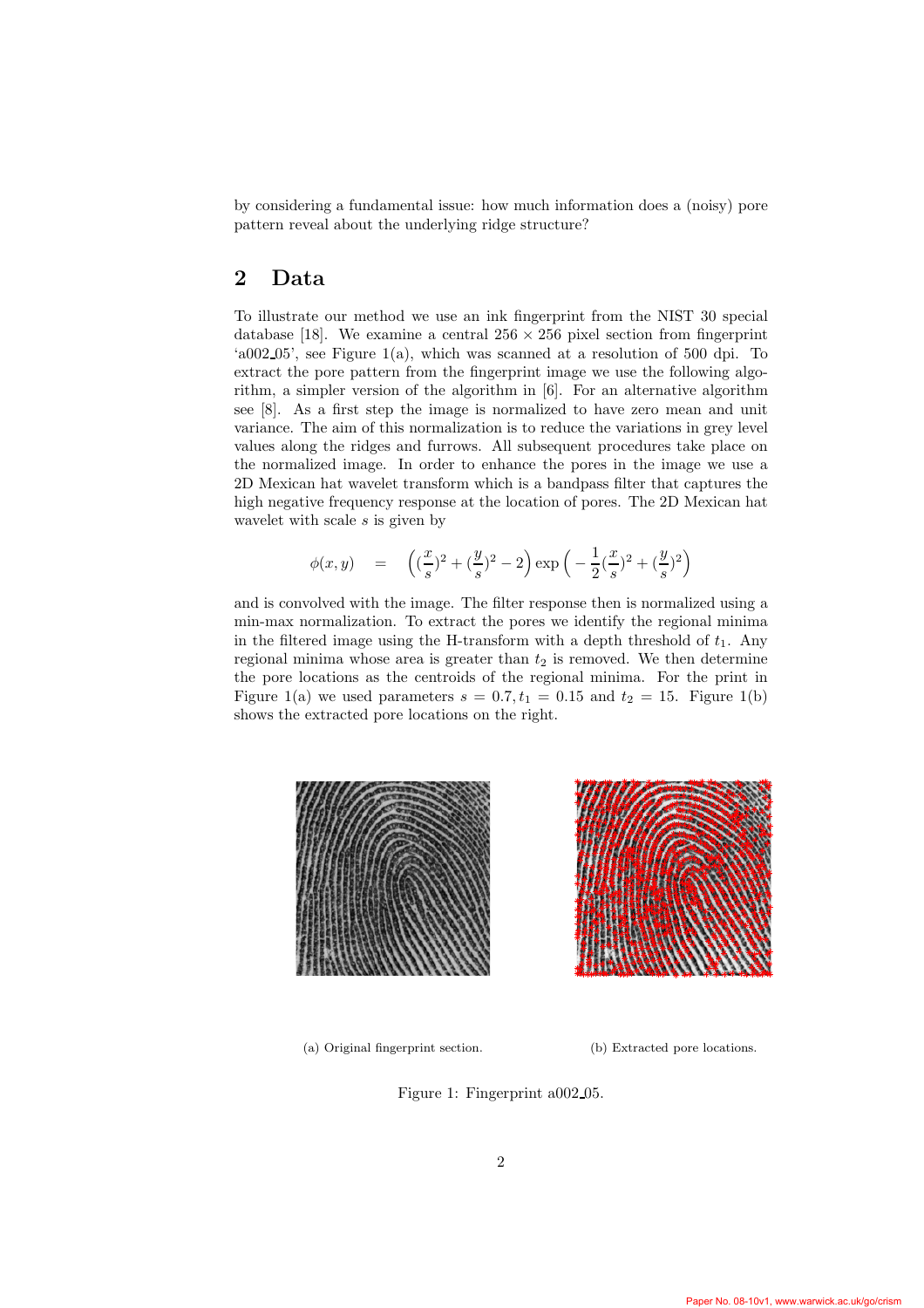# 3 Methods for the analysis of anisotropy in point patterns

The directional analysis of point processes was developed in papers such as [9, 14, 15]. We follow the description in [16]. The directional distribution  $\Theta_{r1,r2}$ of a point process  $\Phi$  is the distribution function (or rose) of the directions of segments formed by point pairs of the point process whose inter-point distances lie between  $r_1$  and  $r_2$ . Anisotropy is indicated by departure of  $\Theta_{r_1,r_2}$  from uniformity. Related to  $\Theta_{r_1,r_2}$  is the rose density which is simply the density of the distribution function  $\Theta_{r_1,r_2}$ . To estimate the rose density kernel density estimation methods are used.

The method above investigates (scale-dependent) global directionality over the whole point pattern. In contrast we are interested in local directionality, which can then be extrapolated to an orientation field over the whole sampling window. While the method above could be easily generalized to our aim of estimating local directionality by applying appropriate windowing functions, this would be a computationally rather expensive approach. The rose of direction was developed as a tool to quantify departure from isotropy rather than estimating the orientation per se. To produce an orientation estimate the modes of the rose density need to be determined which is computationally much more expensive than our approach.

# 4 Estimation of local ridge structure

We will describe the local ridge orientation by the orientation of the dominant eigenvector field of a tensor field  $S(x)$  where  $x \in W$ . Here W is the sampling window in which the fingerprint is observed. In the following we identify tensors with  $2 \times 2$  symmetric, positive definite matrices. To obtain the tensor field we first estimate the tensors at the pore locations. Tensor estimates at other locations in W can then be produced by interpolation, see Section 5.

To produce a local orientation estimate we will use a Principal Component Analysis (PCA). The orientation of the first principal component then can be used as an orientation estimate for the anisotropic point cloud. However, as we are trying to estimate local orientation properties, it is immediately clear that nearby pores should be given a larger weight than pores at larger distance from the location of interest. To do this we use a kernel-based Principle Component Analysis (KPCA) [13]. KPCA is a computationally efficient form of non-linear PCA which uses a non-linear transformation from the space of the data to a possibly higher-dimensional feature space. In our example we use a Gaussian kernel with standard deviation  $\sigma$ . This has the advantage that the influence of pore locations further than a distance of  $2\sigma$  from the location of interest is very limited, see also Section 6.

In more detail, suppose the pore pattern has n pores at locations  $\{x_1, \ldots, x_n\}$ . Let  $x_n$  be the location at which we estimate the tensor. We assume without loss of generality that  $x_n = 0$  is the origin and then apply a non-linear transformation  $\phi$  to the pore pattern. Let  $\{(R_1, \theta_1), \ldots, (R_{n-1}, \theta_{n-1})\}$  be the polar coordinates of the pore locations  $\{x_1, \ldots, x_{n-1}\}$ . We map the pore at location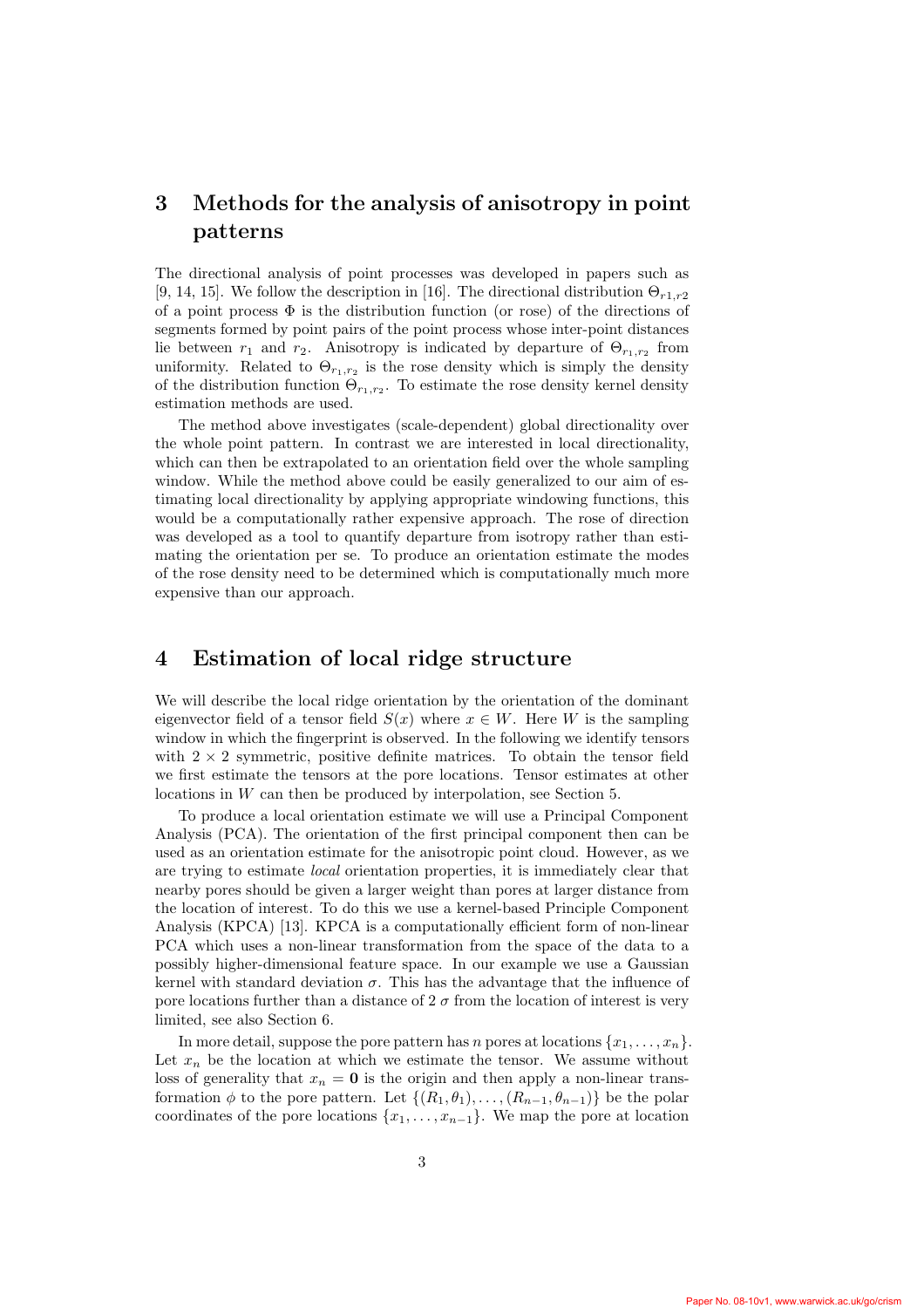$(R_i, \theta_i)$  to the location  $(\tilde{R}_i, \theta_i)$  where

$$
\tilde{R}_i = \exp\left(-\frac{1}{2\sigma^2}R_i^2\right) \quad \text{for } i = 1, \dots, n-1.
$$

Thus  $\phi: R_0^+ \times [0, \pi] \to [0, 1] \times [0, \pi]$  with

$$
\phi(R,\theta) = \left( \exp \left[ -\frac{1}{2\sigma^2} R_i^2 \right], \theta \right).
$$

Let

$$
\Phi^+ = \{ (\tilde{R}_1 \cos(\theta_1), \tilde{R}_1 \sin(\theta_1)), \dots, (\tilde{R}_{n-1} \cos(\theta_{n-1})), \tilde{R}_{n-1} \sin(\theta_{n-1})) \}
$$

be the transformed pore pattern. Then define

$$
\Phi^- = \{(-\tilde{R}_1 \cos(\theta_1), -\tilde{R}_1 \sin(\theta_1)), \dots, (-\tilde{R}_{n-1} \cos(\theta_{n-1})), -\tilde{R}_{n-1} \sin(\theta_{n-1}))\}
$$

as the point pattern produced by rotating  $\Phi^+$  by 180<sup>0</sup> around the origin.

The estimate of the tensor at location  $x_n$  is then given by  $S(x_n) = \Sigma$  where  $\Sigma$  is the variance-covariance matrix of  $\Phi = \Phi^+ \cup \Phi^-$ . The local orientation estimate at  $x_n$  is given by the orientation of the major eigenvector of  $S(x_n)$  (or first principal component of  $\Phi$ ). Figure 2(a) shows the orientation of the major eigenvectors at the pore locations for the fingerprint in Figure 1(a). For this example the smoothing parameter  $\sigma$  was chosen to be equal to 10.

Let  $\lambda_1(x_n)$  and  $\lambda_2(x_n)$  be the eigenvalues of the major and minor eigenvector of  $S(x_n)$  respectively. The fractional anisotropy index

$$
\text{FAI}(x_n) = \frac{\lambda_1(x_n)}{\lambda_1(x_n) + \lambda_2(x_n)} \in [\frac{1}{2}, 1]
$$

gives a measure of accuracy of the orientation estimate. A large FAI indicates strong evidence for the estimated local orientation.

# 5 Interpolation of tensors

To obtain tensor estimates at arbitrary locations  $x$  within the sampling window we use interpolation based on a Gaussian kernel. This also induces smoothing. A naive approach to interpolating tensors would be based on the Frobenius norm to define a distance measure. This yields a Euclidean structure that allows for cheap computation of Euclidean means. While this approach yielded acceptable results in our experiments, it has the undesirable effect of "tensor swelling" [1]: the determinant of a tensor average can be larger than the determinant of the original tensors. Furthermore, tensor averages may have null or negative eigenvalues. Affine-invariant Riemannian metrics [4] avoid this problem but are computationally expensive. An alternative is proposed in [1] using the socalled Log-Euclidean metric. This method is based on performing Euclidean computations on the matrix logarithm of the tensors. A Log-Euclidean weighted average of a set of tensors  $S_1, \ldots, S_N$  is defined as

$$
\bar{S} = \exp\Big(\sum_{i=1}^{N} w_i \log(S_i)\Big)
$$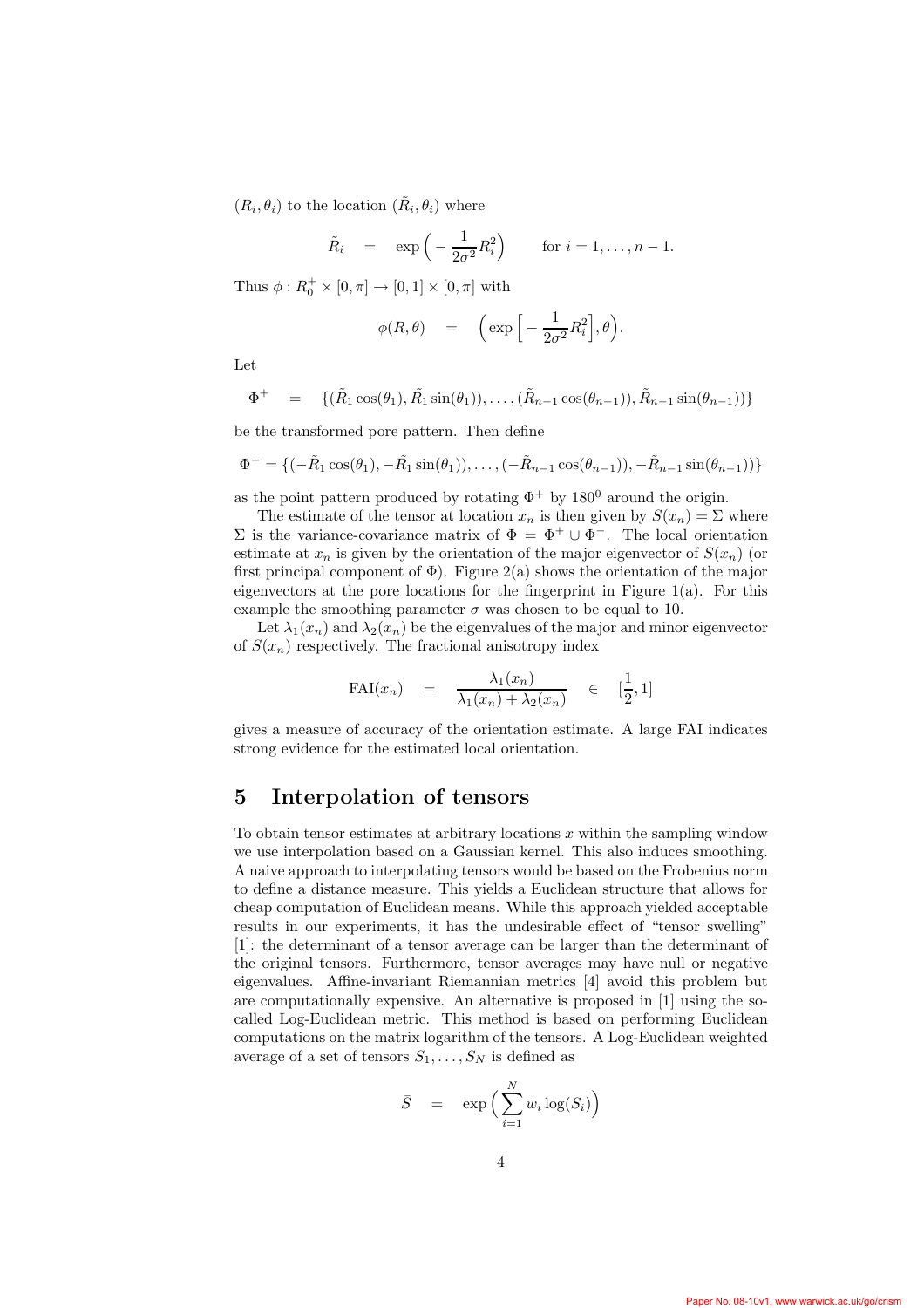where  $log(S_i)$  is the logarithm of the matrix  $S_i$  and  $w_i$  is the chosen weight. Hence this is a generalization of the geometric mean. Because the mean is based on the Euclidean operations and matrix exponentials and logarithms it is relatively cheap to compute. Figure 2(b) shows the direction of the major eigenvector field derived from the tensor field interpolation.



(a) Major eigenvectors at pore locations. (b) Major eigenvectors on a regular grid.

Figure 2: Major eigenvectors of the estimated tensor field for fingerprint a002 05.

Using the above interpolation method, we can then use methods such as the Runge-Kutta algorithm [10] to produce streamlines that illustrate the general topology of the ridge flow.

# 6 The smoothing parameter  $\sigma$

The method presented in Section 4 derives an orientation estimate at  $x_n$  by examining the orientations  $\theta_j$  of line segments between  $x_n$  and  $x_j$  where  $j \in$  $\{1,\ldots,n-1\}$ . The influence of a pore location  $x_k$  on the orientation estimate can be bounded in terms of its distance  $R_k$  from  $x_n$  as the following calculations show.

Set  $\Sigma = (n-1)S(x_n)$  where  $S(x_n)$  is the tensor estimate at  $x_n$ . Suppose we remove the pore location  $x_1$  and consider the tensor estimate  $\tilde{S}(x_n)$  based on the pore locations  $\{x_2, \ldots, x_n\}$ . Let  $\theta_1$  be the orientation of the line segment connecting  $x_1$  with  $x_n$  and  $d_1 = \exp(-R_1^2/\sigma^2)$ . Set  $\tilde{\Sigma} = (n-2)\tilde{S}(x_n)$  and consider the matrix  $\delta \Sigma$  defined as

$$
\delta \Sigma \quad := \quad \Sigma - \tilde{\Sigma} \ = \ \left( \begin{array}{cc} 2 d_1 \cos^2(\theta_1) & 2 d_1 \cos(\theta_1) \sin(\theta_1) \\ 2 d_1 \cos(\theta_1) \sin(\theta_1) & 2 d_1 \sin^2(\theta_1) \end{array} \right).
$$

Using the Frobenius norm to define a distance measure between  $\Sigma$  and  $\tilde{\Sigma}$  we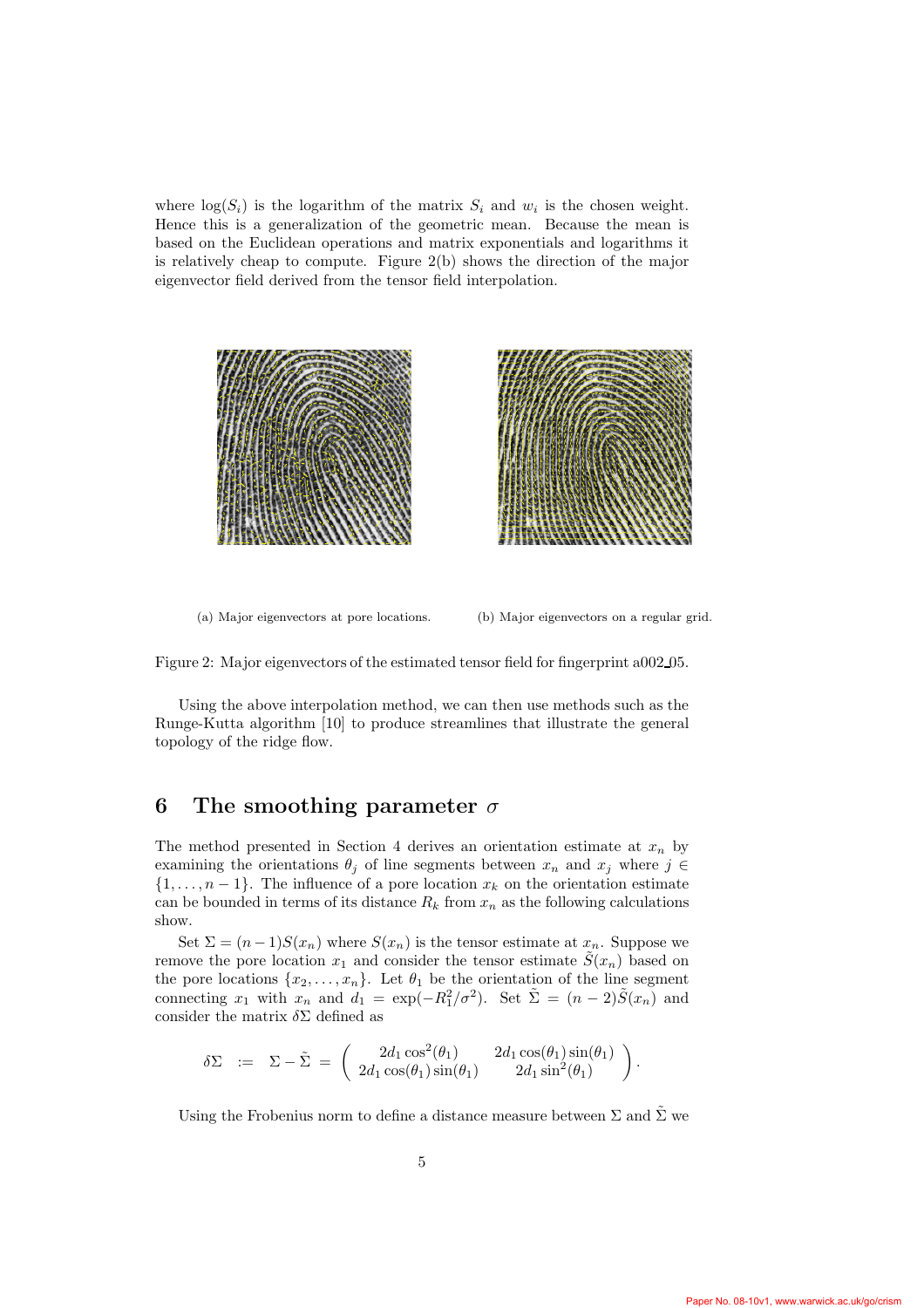have

$$
d(\Sigma, \tilde{\Sigma}) = \sqrt{\text{trace}(\delta \Sigma)^2}
$$
  
=  $d_1 \sqrt{\cos^2(\theta_1) + \sin^2(\theta_1)}$  =  $d_1$ .

The above shows that the further a pore location is from  $x_n$  the less influence it has on the principal eigenvector of the tensor estimate at  $x_n$ . The rate at which this influence reduces is dependent on the smoothing parameter  $\sigma$ .

More specifically, we can use eigenvector perturbation theory to bound the influence of the pore location  $x_1$  on the orientation of the major eigenvector of  $S(x_n)$ . A more general version of the following theorem and corollary is derived in [7]:

**Theorem 1** Let  $\Sigma$  and  $\tilde{\Sigma}$  be symmetric, positive definite 2-by-2 matrices with their respective eigendecompositions:

$$
\Sigma = U \Lambda U^T \quad and \quad \tilde{\Sigma} = V \Gamma V^T.
$$

where  $\Lambda = diag(\lambda_1, \lambda_2)$  and  $\Gamma = diag(\gamma_1, \gamma_2)$ . Assume  $\tilde{\Sigma} = \Sigma + \delta \Sigma$  and set  $S = U<sup>T</sup> V$ . Further assume that  $\lambda_1 \leq \lambda_2$  and  $\gamma_1 \leq \gamma_2$ . If

$$
\eta = ||\Sigma^{-\frac{1}{2}} \delta \Sigma \Sigma^{-\frac{1}{2}}|| < 1
$$

then the elements of S are bounded by

$$
|s_{ij}| \leq \frac{\sqrt{\lambda_i \gamma_j}}{|\lambda_i - \gamma_j|} \frac{\eta}{\sqrt{1 - \eta}} \qquad i, j \in \{1, 2\}.
$$

The above theorem together with the fact that

$$
\lambda_i(1-\eta) \leq \gamma_i \leq \lambda_i(1+\eta)
$$

implies the following corollary.

**Corollary 1** Under the assumption of Theorem 1 let  $u_1$  and  $v_1$  be the major eigenvectors of  $\Sigma$  and  $\tilde{\Sigma}$  respectively, then

$$
||v_1 - u_1|| \leq \frac{\sqrt{2}\eta}{\sqrt{1-\eta}} \frac{\sqrt{\lambda_1 \gamma_2}}{|\lambda_1 - \gamma_2|} < \sqrt{2} \frac{\eta}{(1-\eta)} \frac{\sqrt{\gamma_1 \gamma_2}}{\gamma_1 - \gamma_2}.
$$

Let us examine  $\eta$  in our setting. As before we have  $\Sigma = (n-1)S(x_n)$ , based on the full point pattern, and  $\Sigma = (n - 2)\tilde{S}(x_n)$ , produced by removing the pore at location  $x_1$ . Set  $D = \sqrt{\text{diag}(\Sigma)}$  and  $A = D^{-1} \Sigma D^{-1}$ . Then it can be shown [17] that

$$
\eta \quad \leq \quad \sqrt{2}\kappa(A)\epsilon \quad \leq \quad \sqrt{8}\epsilon \frac{\lambda_1}{\lambda_2}
$$

where  $\kappa(A)$  is the condition number of A and  $\epsilon > 0$  is such that

$$
|\delta \Sigma_{ij}| \leq \epsilon |\Sigma_{ij}|.
$$

We have  $|\delta \Sigma_{ij}| \le \exp(-R_1^2/\sigma^2)$  and  $|\Sigma_{ij}| \ge \min{\{\tilde{\Sigma}_{11}, \tilde{\Sigma}_{22}\}}$  and so we can set

$$
\epsilon = \exp(-R_1^2/\sigma^2) \max\{\tilde{\Sigma}_{11}^{-1}, \tilde{\Sigma}_{22}^{-1}\}.
$$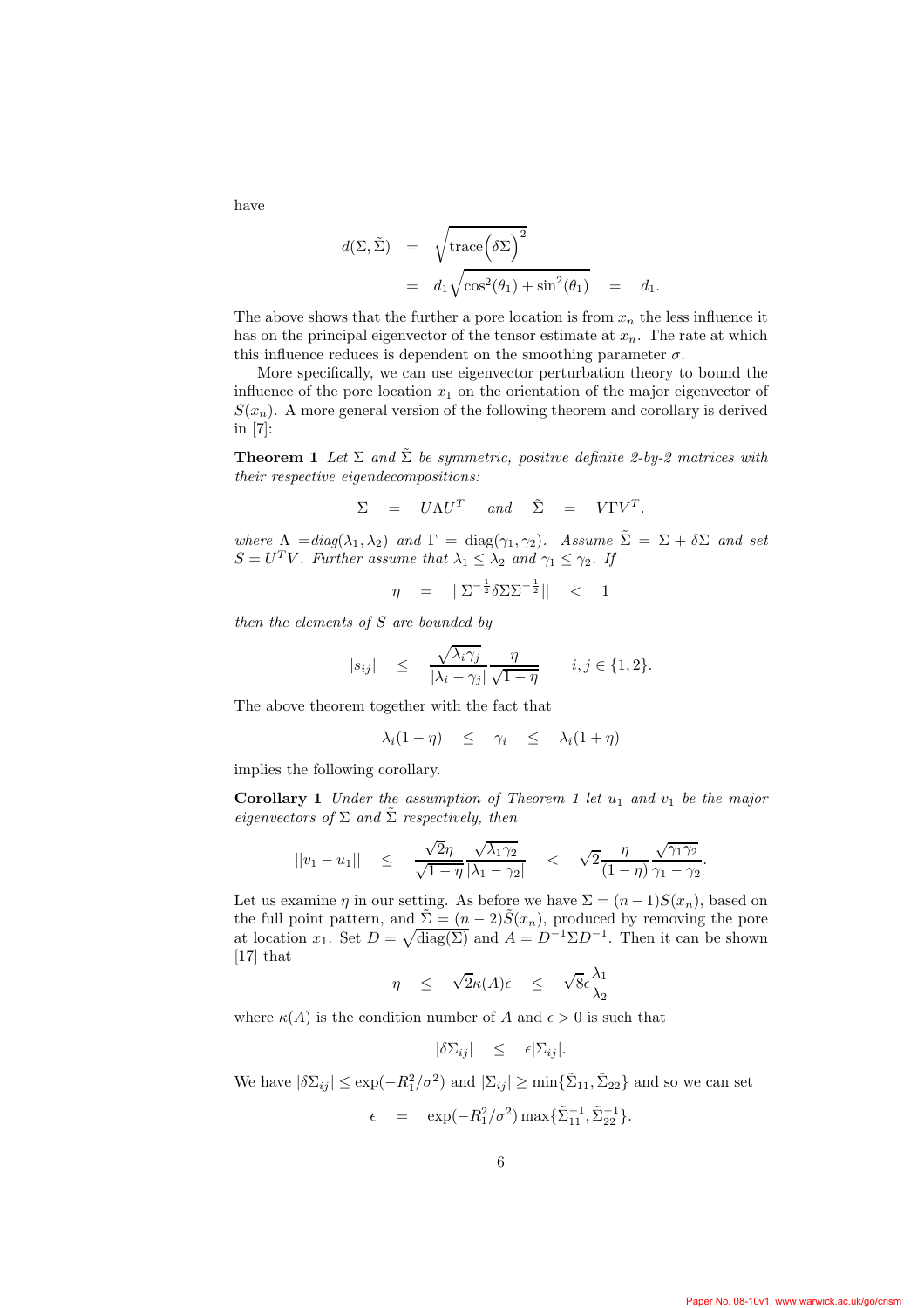This again illustrates that for small  $\sigma$  pore locations that lie far from  $x_n$  have little influence on the first eigenvector of  $S(x_n)$ .

To examine the effect of removing more than one pore location we performed the following numerical experiment. When estimating the tensor at a pore location  $x_n$  we only consider pores  $x_k, \ldots, x_{n-1}$  that lie at a distance less than  $2\sigma$  units from  $x_n$ . Figure 6 shows the major eigenvectors of the tensors derived with this method in yellow and the the ones estimated the full pore pattern in red. As can be seen, the red arrows are almost completely covered by yellow arrows illustrating there is very little difference in the local orientation estimates.



Figure 3: Major eigenvectors of the estimated tensor field for fingerprint a002 05. Red arrows show the the estimates based on the full pore pattern whereas yellow arrows show the the estimates based on the pore pattern within a local  $2\sigma$ window. There is virtually no difference between the estimates and so the red arrows can hardly be seen.

# 7 Rice's formula for the expected number of singularities in the random field

The major eigenvector field derived from the tensor field provides estimates of the local ridge flow direction. However, at isolated points within the sampling window the tensor may be such that it has equal eigenvalues. In this case the definition of major versus minor eigenvector is arbitrary. The degenerate points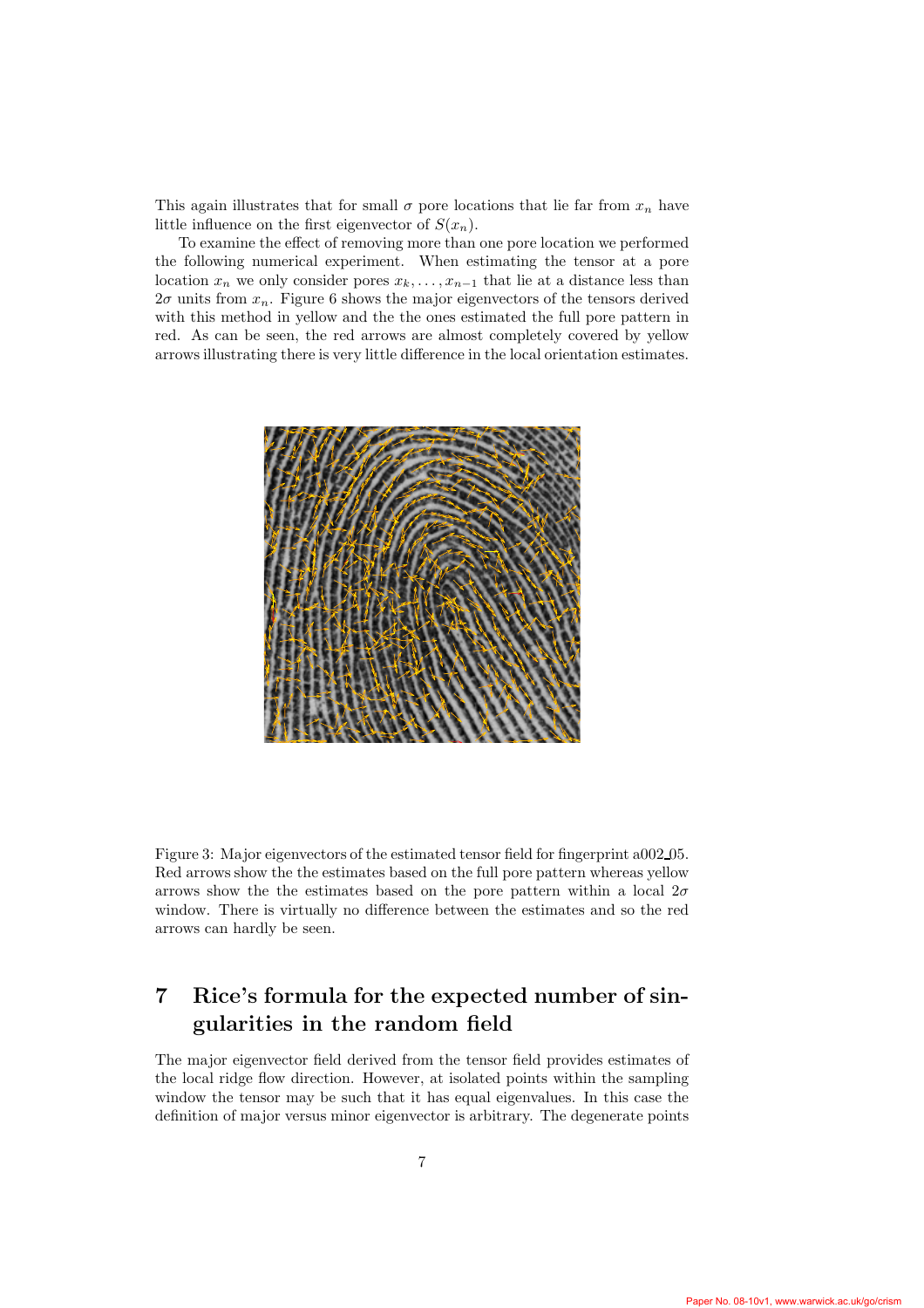of a tensor field play an analogous role to critical points in vector fields and so determine the topology of the tensor field. As discussed in [5] the basic patterns at degenerate points are trisectors and wedges. At trisectors three hyperbolic sectors occur where streamlines sweep past the degenerate point. At wedges there is only one hyperbolic sector. Thus, trisectors and wedges correspond roughly to bifurcations and ridge endings. The two types of degenerate points can be distinguished using a tensor index, see [5]. However, in this paper we do not consider this distinction any further.

In the following we model the tensor field as a Gaussian field and derive the expected number of degenerate points. We then compare the theoretically derived number with the manually identified rate of level two features. Recall that for  $x \in W$  we have

$$
S(x) = \begin{pmatrix} S_{11}(x) & S_{12}(x) \\ S_{21}(x) & S_{22}(x) \end{pmatrix} = \begin{pmatrix} a & c \\ c & b \end{pmatrix} \quad a, b > 0, \ c \in \mathbb{R},
$$

which will have equal eigenvalues if  $a = b$  and  $c = 0$ . We define the random field  $Z$  as

$$
Z(x) = \begin{pmatrix} Z_1(x) \\ Z_2(x) \end{pmatrix} = \begin{pmatrix} (S_{11}(x) - S_{22}(x))/s_1(x) \\ S_{12}(x)/s_2(x) \end{pmatrix} x \in W,
$$

where  $s_1^2(x) = \text{Var}(S_{11}(x) - S_{22}(x))$  and  $s_2^2(x) = \text{Var}(S_{12}(x))$ .

In order to obtain an indicative result we assume that  $Z$  is a smooth, zero mean Gaussian field with independent components that have a Gaussian covariance function, that is

$$
Cov\Big(Z_1(x), Z_1(y)\Big) = \exp\Big(-\frac{1}{2\alpha^2}||x - y||_2^2\Big), \qquad \alpha > 0
$$
  
\n
$$
Cov\Big(Z_2(x), Z_2(y)\Big) = \exp\Big(-\frac{1}{2\beta^2}||x - y||_2^2\Big), \qquad \beta > 0
$$
  
\n
$$
Cov\Big(Z_1(x), Z_2(y)\Big) = 0.
$$

We can now use an extension of Rice's formula to examine the zeros of the Gaussian field Z. Rice's original formula [11, 12] gives an expression for the expected number of upcrossings by a stochastic process  $Z(t)$ . It provides a formula for a stationary process  $Z(t)$  with parameter  $t \in \mathbb{R}$ . In Theorem 2.1 of [3] the result is extended to  $x \in \mathbb{R}^d$  as follows.

**Theorem 2** Let I be an open subset of  $\mathbb{R}^d$ , let  $Z: I \to \mathbb{R}^d$  and let  $u \in \mathbb{R}^d$ be a fixed point in the codomain. Let  $N_u(B)$  denote the number of roots of the equation  $Z(x) = u$  on the Borel set B contained in I. Assume that

- 1. Z is a Gaussian random field;
- 2.  $x \to Z(x)$  is almost surely of class  $C^1$ .
- 3. For each  $x \in I$  the random variable  $Z(x)$  has a non-degenerate distribution;

4. 
$$
\mathbb{P}(\exists x \in I, Z(x) = u, \det(Z'(x)) = 0) = 0;
$$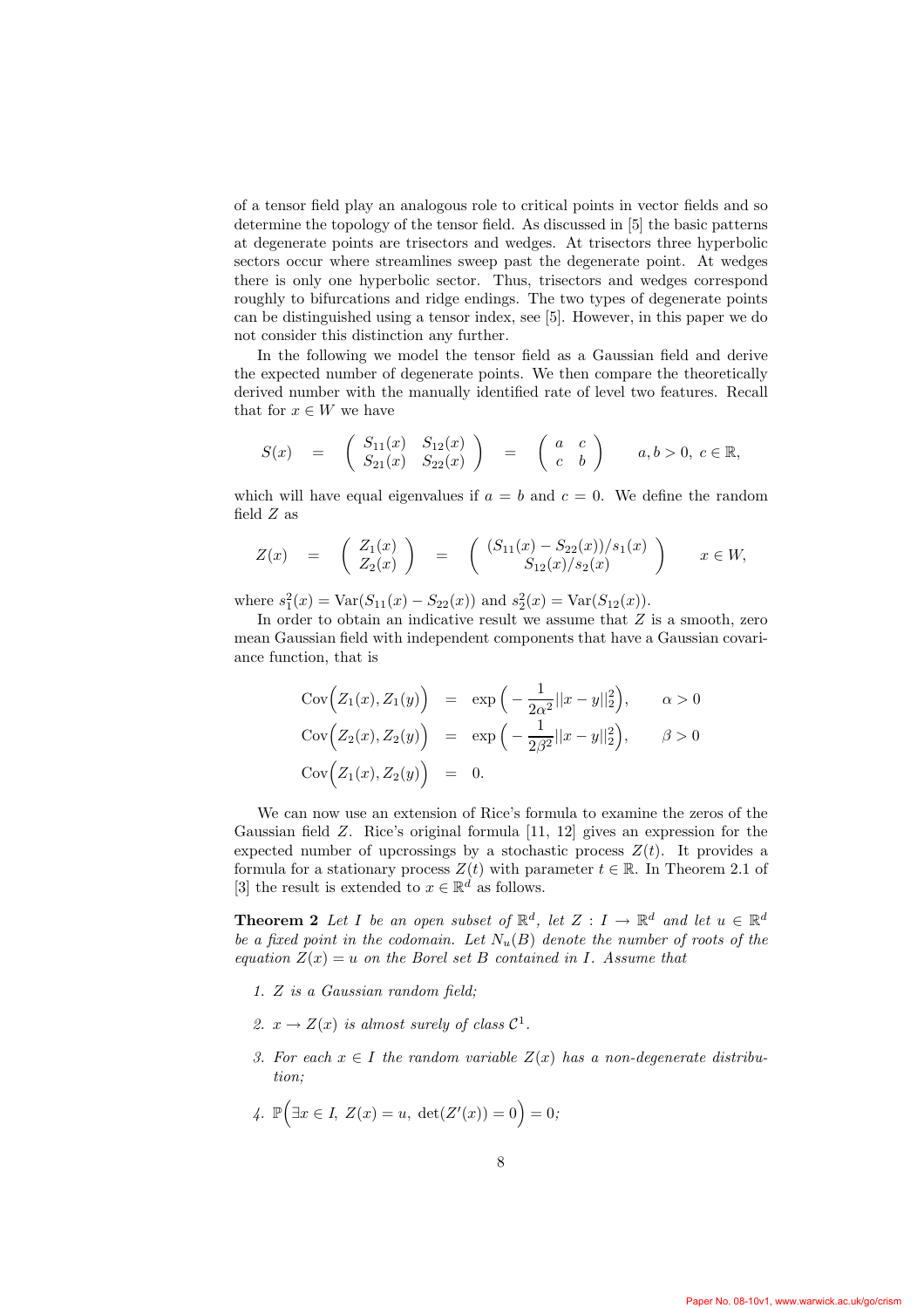Then, for every Borel set B in I

$$
\mathbb{E}(N_u(B)) = \int_B \mathbb{E}(|\det(Z'(x))| | Z(x) = u) p_{Z(x)}(u) dx,
$$

where  $p_{Z(x)}$  is the density of  $Z(x)$ .

**Corollary 2** Additional to the assumptions in Theorem 1, suppose  $Z$  is a stationary Gaussian field on  $\mathbb{R}^2$ ,  $u = 0$  is the origin in  $R^2$  and  $B = [0, 1]^2$  is the unit square. Then

$$
E(N_{0}([0,1]^{2})) = p_{Z(0)}(0) \mathbb{E}(|\det(Z'0)||Z(0) = 0).
$$

For the random field Z defined earlier we have  $p_{Z(0)}(0) = 1/(2\pi)$ . Furthermore, from the covariance assumptions we can deduce that  $Z$  and all partial derivatives at 0 are independent and Normally distributed. We have

$$
\mathcal{L}\left(\frac{\partial Z_1}{\partial t_1}(\mathbf{0})\right) = \mathcal{L}\left(\frac{\partial Z_1}{\partial t_2}(\mathbf{0})\right) = \mathcal{N}(0, \frac{1}{\alpha^2})
$$
\n
$$
\mathcal{L}\left(\frac{\partial Z_2}{\partial t_1}(\mathbf{0})\right) = \mathcal{L}\left(\frac{\partial Z_2}{\partial t_2}(\mathbf{0})\right) = \mathcal{N}(0, \frac{1}{\beta^2}).
$$

Now define the following random variables:

$$
A = \sqrt{2} \left( \frac{\partial Z_1}{\partial t_1} (0) + \frac{\beta}{\alpha} \frac{\partial Z_2}{\partial t_2} (0) \right) \qquad B = \sqrt{2} \left( \frac{\partial Z_1}{\partial t_1} (0) - \frac{\beta}{\alpha} \frac{\partial Z_2}{\partial t_2} (0) \right)
$$
  

$$
C = \sqrt{2} \left( \frac{\partial Z_1}{\partial t_2} (0) + \frac{\beta}{\alpha} \frac{\partial Z_2}{\partial t_1} (0) \right) \qquad D = \sqrt{2} \left( \frac{\partial Z_1}{\partial t_2} (0) - \frac{\beta}{\alpha} \frac{\partial Z_2}{\partial t_1} (0) \right)
$$

Then

$$
\det Z'(\mathbf{0}) = \frac{\partial Z_1}{\partial t_1}(\mathbf{0}) \frac{\partial Z_2}{\partial t_2}(\mathbf{0}) - \frac{\partial Z_1}{\partial t_2}(\mathbf{0}) \frac{\partial Z_2}{\partial t_1}(\mathbf{0})
$$
  
\n
$$
= \frac{\alpha}{2\beta} \Big[ (A+B)(A-B) - (C+D)(C-D) \Big]
$$
  
\n
$$
= \frac{\alpha}{2\beta} \Big[ (A^2 + D^2) - (B^2 + C^2) \Big]
$$

The variables  $R = A^2 + D^2$  and  $S = B^2 + C^2$  are independent and identically Exponentially distributed with rate  $\alpha^2/2$ . Hence

$$
\mathbb{E}\Big(\big|\det Z'(\mathbf{0})\big|\Big|Z(\mathbf{0})=\mathbf{0}\Big)\quad =\quad \frac{\alpha}{2\beta}\,\mathbb{E}(|R-S|)\quad =\quad \frac{1}{\alpha\beta}.
$$

We now use the above theoretical result to compute an estimate for the intensity of singularities in the tensor field of the fingerprint in Figure  $1(a)$ . We then compare the estimated result with the intensity of level two features obtained via visual inspection. We can use sample variograms to estimate the parameters  $\alpha$  and  $\beta$ . After interpolating the tensor field on a regular grid and assuming isotropy we obtain the sample variogram for  $Z_i$ ,  $i = 1, 2$  as

$$
\gamma_i(s) = \frac{1}{n(s)} \sum_{\vert x_k - x_j \vert \vert} \left( Z_i(x_k) - Z_i(x_j) \right)^2
$$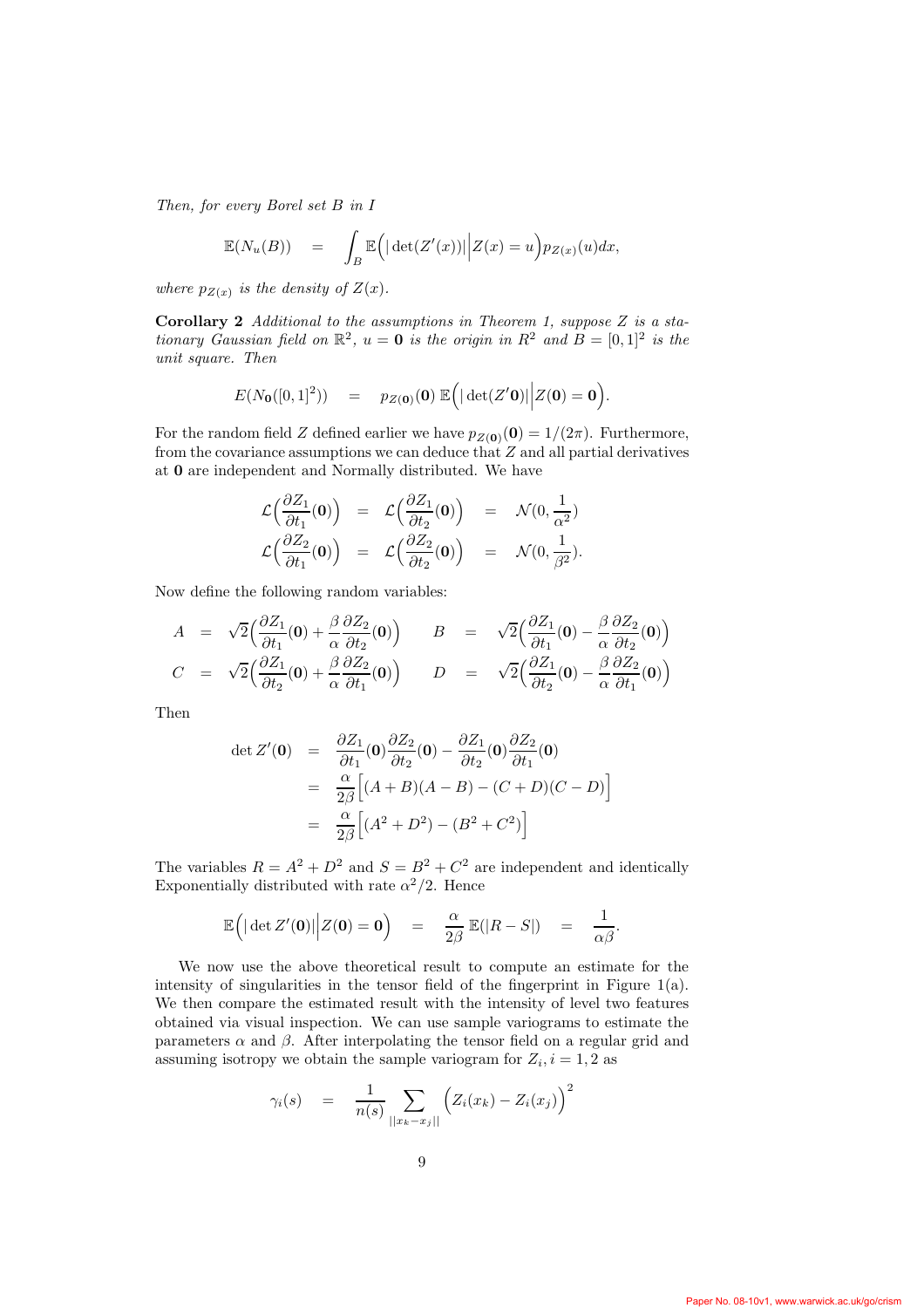where  $n(s)$  is the number of grid point pairs  $(x_k, x_j)$  that are separated by distance s. Recall that

$$
V(Z_1(x) - Z_1(y)) = 2(1 - \exp(-\frac{||x - y||_2^2}{2\alpha^2}))
$$

and so we estimate  $\alpha$  by fitting a straight line  $as + b$  to  $-\log(1 - \frac{1}{2}\hat{\gamma}_1(s))$  where  $\hat{\gamma}_1(s)$  is the sample variogram of  $Z_1$ . Given the fitted slope a our estimate for  $\alpha$  is  $\hat{\alpha} = 1/\sqrt{2a}$ . Using the same estimation procedure for  $\beta$  based on the variogram of  $Z_2$  we obtain as an estimated intensity of zeros for  $Z$ :

$$
\frac{1}{2\pi\hat{\alpha}\hat{\beta}} = 0.0018.
$$

For comparison we manually identified the number of level 2 features in the fingerprint in Figure 1(a). The number of level 2 features per unit area in this fingerprint is 0.0046. While this is roughly of the same order of magnitude, it is somewhat lower than the intensity estimated using the Gaussian model. This is not surprising as not only genuine minutiae will cause singularities in the tensor field but also artifacts such as missed pores or features that were erroneously identified as pores.

#### 8 Conclusions

In this paper we examined a point process observed on an (unobserved) reference structure. We developed a computationally efficient method that estimates a tensor field and so provides local orientation estimates for the underlying reference structure. We illustrated the method on the example of determining local ridge orientation from a pore pattern in a fingerprint. Furthermore, the tensor field provides more information than just a local orientation estimate. Its degenerate points can be related to singularities in the ridge flow pattern, thus providing an explicit relation between pores and minutiae. By assuming a simple Gaussian field we were able to provide an analytic formula for the intensity of level two features. While this paper has focussed on the interesting example of pore patterns from fingerprints, it should be noted that the method is a general tool for the analysis of local anisotropy in point pattern.

# References

- [1] V. Arsigny, P.Fillard, X. Pennec, and N. Ayache. Log-Euclidean metrics for fast and simple calculus on diffusion tensors. Magnetic Resonance in Medicine, 56:411–421, 2006.
- [2] David R. Ashbaugh. Quantitative-Qualitative friction ridge analysis an introduction to basic and advanced ridgeology. CRC Press, Boca Raton, 1999.
- [3] J-M. Azaïs and M. Wschebor. On the distribution of the maximum of a Gaussian field with d parameters. The Annals of Applied Probability, 15:254–278, 2005.